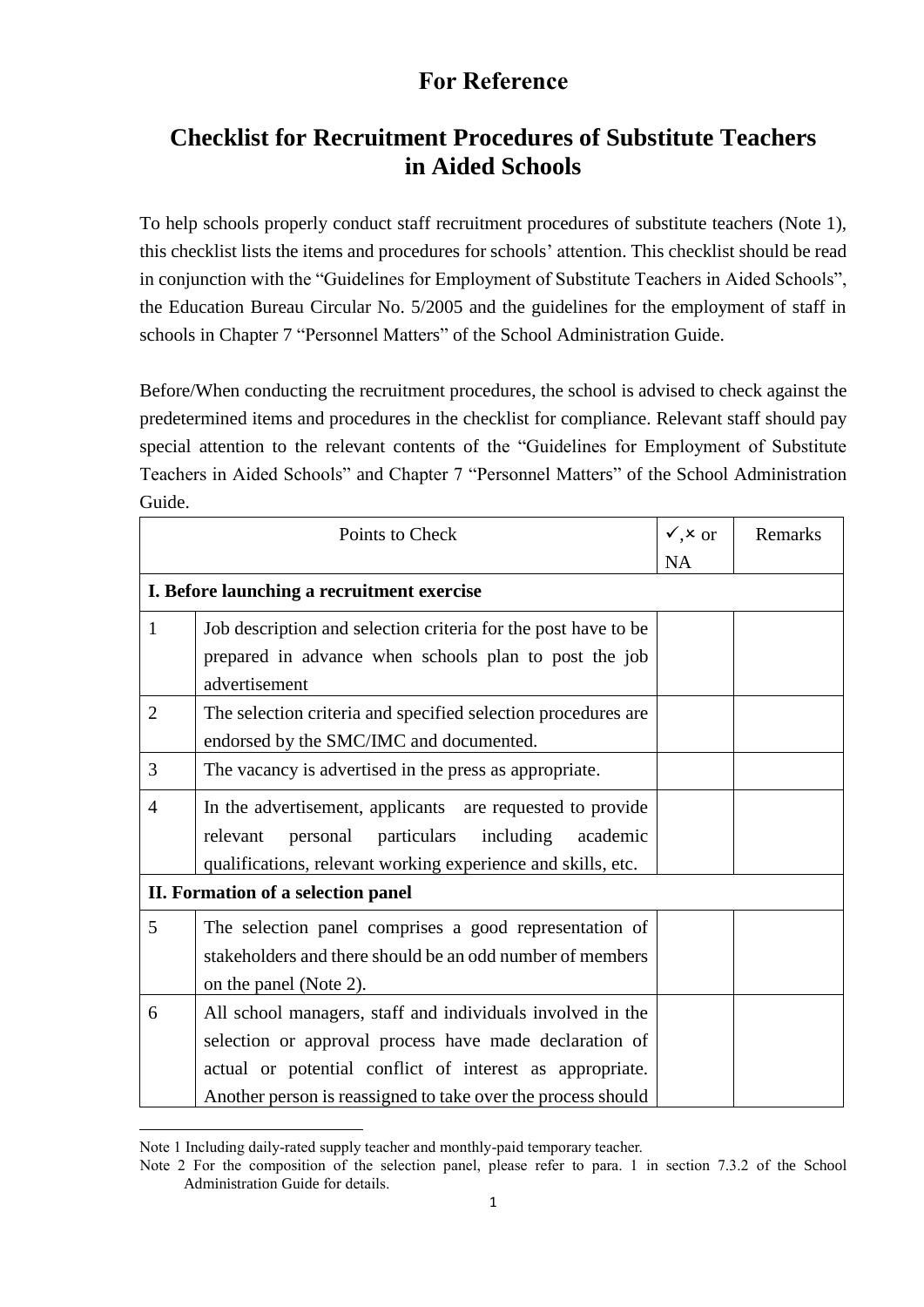| Points to Check                             |                                                                                                                         | $\sqrt{x}$ or<br><b>NA</b>                                                                                                              | Remarks |  |
|---------------------------------------------|-------------------------------------------------------------------------------------------------------------------------|-----------------------------------------------------------------------------------------------------------------------------------------|---------|--|
|                                             | there be a conflict of interest (Note 3).                                                                               |                                                                                                                                         |         |  |
| 7                                           | The membership of the selection panel has been approved<br>by the SMC/IMC and communicated to all parties<br>concerned. |                                                                                                                                         |         |  |
|                                             | <b>III.</b> Shortlisting of eligible candidates                                                                         |                                                                                                                                         |         |  |
| 8                                           | All applications have been date-stamped and a register has<br>been kept for all the applications received.              |                                                                                                                                         |         |  |
| 9                                           | Candidates for interview are<br>shortlisted<br>according<br>$\mathsf{to}$<br>predetermined<br>selection<br>criteria.    | Shortlisting is handled by<br>more than one person,<br>and/or<br>Applications<br>not                                                    |         |  |
|                                             |                                                                                                                         | shortlisted are screened or<br>randomly checked by a<br>senior<br>staff<br><sub>or</sub><br>an<br>SMC/IMC member                        |         |  |
| 10                                          | Reasons for elimination have been noted on the application<br>form.                                                     |                                                                                                                                         |         |  |
| <b>IV. Vetting and Selection Procedures</b> |                                                                                                                         |                                                                                                                                         |         |  |
| 11                                          | All qualification documents of   Certificate of Registration<br>applicants have<br>been<br>the<br>verified.             | as a Teacher<br>Certificate of Service from<br>previous employers<br>qualification<br>Other                                             |         |  |
|                                             |                                                                                                                         | documents                                                                                                                               |         |  |
| 12                                          | Applicants' declaration in the<br>job application form and/or<br>other related documents have<br>been checked (Note 4). | Declaration of not joining<br>Early<br>the<br>Retirement<br><b>Schemes</b><br>teachers<br>for<br>(Note 5)<br>Declaration of no criminal |         |  |
|                                             |                                                                                                                         | conviction in Hong Kong                                                                                                                 |         |  |

<sup>-</sup>Note 3 For details on the subject of conflict of interest, please refer to para. 2 in section 7.3.2 and Appendix 11 of the School Administration Guide.

Note 4 Schools should inform the candidates that their job applications will not be considered if they refuse to disclose the necessary information or to undergo Sexual Conviction Record Check (SCRC), and that any conviction of criminal offence(s) may not necessarily render their applications unsuccessful. Details of the SCRC scheme are available at the [Hong Kong Police Force](http://twdc.police.gov.hk/ppp_en/11_useful_info/scrc.html) homepage.

Note 5 Not applicable to daily-rated supply teacher.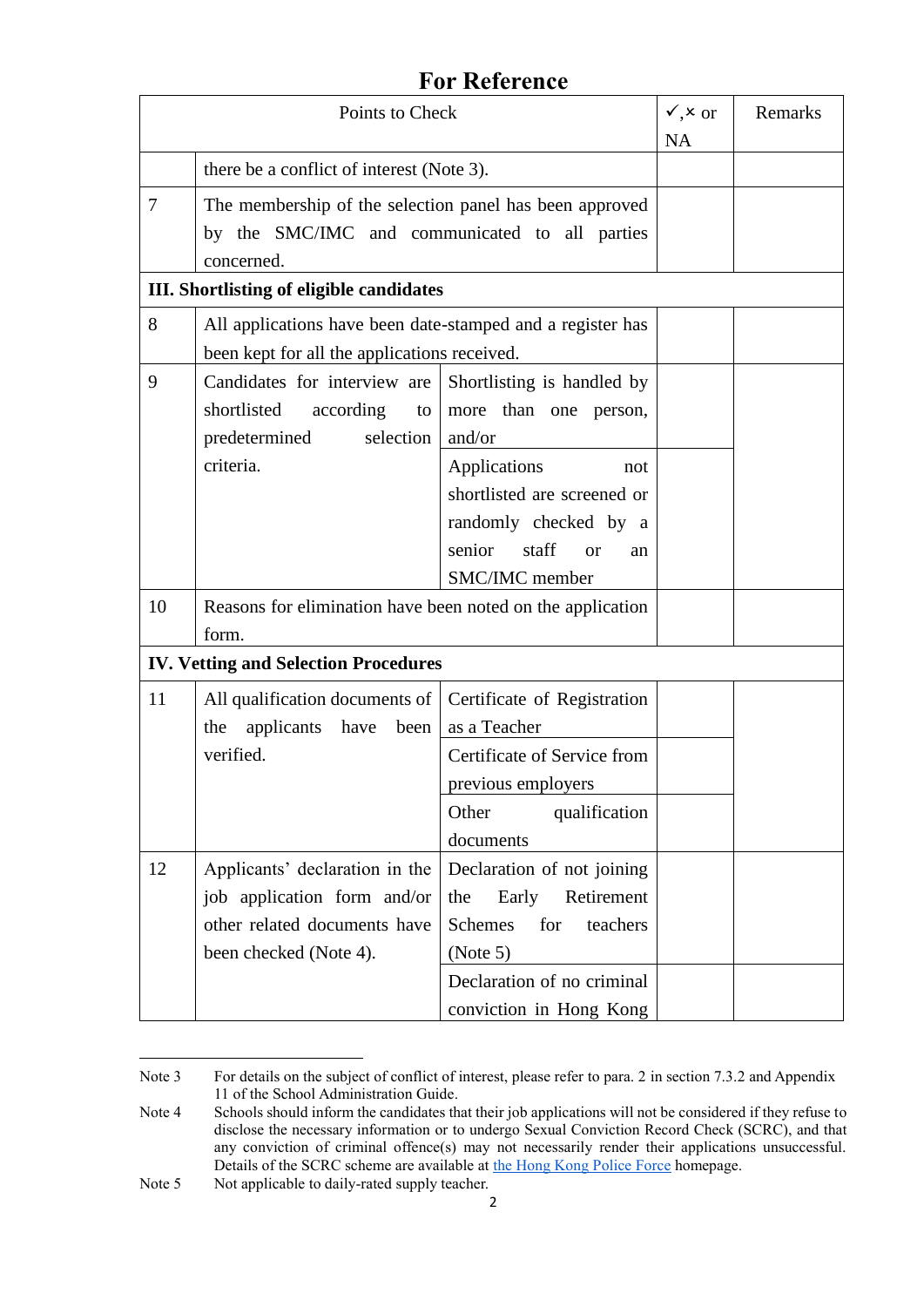| Points to Check                          |                                                                                                                                                                                                                                     |                                                                          | $\sqrt{,x}$ or<br><b>NA</b> | Remarks |
|------------------------------------------|-------------------------------------------------------------------------------------------------------------------------------------------------------------------------------------------------------------------------------------|--------------------------------------------------------------------------|-----------------------------|---------|
|                                          |                                                                                                                                                                                                                                     | or elsewhere                                                             |                             |         |
|                                          |                                                                                                                                                                                                                                     | Declaration<br>of<br>teacher<br>registration<br>not<br>cancelled/refused |                             |         |
| 13                                       | With the applicants' consent, the applicants' previous<br>employers are consulted about their job performance.                                                                                                                      |                                                                          |                             |         |
| 14                                       | Unified<br>assessment(s)                                                                                                                                                                                                            | Test(s)/Examination(s)                                                   |                             |         |
|                                          | has/have been arranged.                                                                                                                                                                                                             | Interview $(s)$                                                          |                             |         |
|                                          |                                                                                                                                                                                                                                     | Other means of assessment                                                |                             |         |
| 14a                                      | If selection interview is used as a tool of assessment, pre-<br>interview briefing for the selection panel has been<br>conducted.                                                                                                   |                                                                          |                             |         |
| 14 <sub>b</sub>                          | Candidates are assessed in the selection interview(s)<br>according to the predetermined criteria, and the selection<br>panel report is compiled.                                                                                    |                                                                          |                             |         |
| 15                                       | Individual assessment records and the report on the panel's<br>recommendations are separately documented (Note 6).<br>The reasons for recommending or not recommending the<br>applicants are noted clearly on the assessment forms. |                                                                          |                             |         |
| 16                                       | Referees are approached for views if necessary.                                                                                                                                                                                     |                                                                          |                             |         |
| V. Making recommendations to the SMC/IMC |                                                                                                                                                                                                                                     |                                                                          |                             |         |
| 17                                       | The applicants' sexual conviction record has been checked<br>at the advanced stage of the employment process (Note 4).                                                                                                              |                                                                          |                             |         |
| 18                                       | In case of doubt about a potential appointee's teacher<br>registration status, with his/her consent, the school may<br>apply to EDB for the release of teacher registration<br>information.                                         |                                                                          |                             |         |
| 19                                       | The potential appointee is checked to have fully complied<br>with the terms of contract he/she signed with his/her<br>previous employers.                                                                                           |                                                                          |                             |         |
| 20                                       | The recommendations of the selection panel have been put<br>up to the SMC/IMC or the authorized person of the<br>SMC/IMC (e.g., the principal) for approval.                                                                        |                                                                          |                             |         |

<sup>-</sup>Note 6 Schools should note that the assessment record will be subject to data access by the individuals concerned after the completion of the selection exercise.